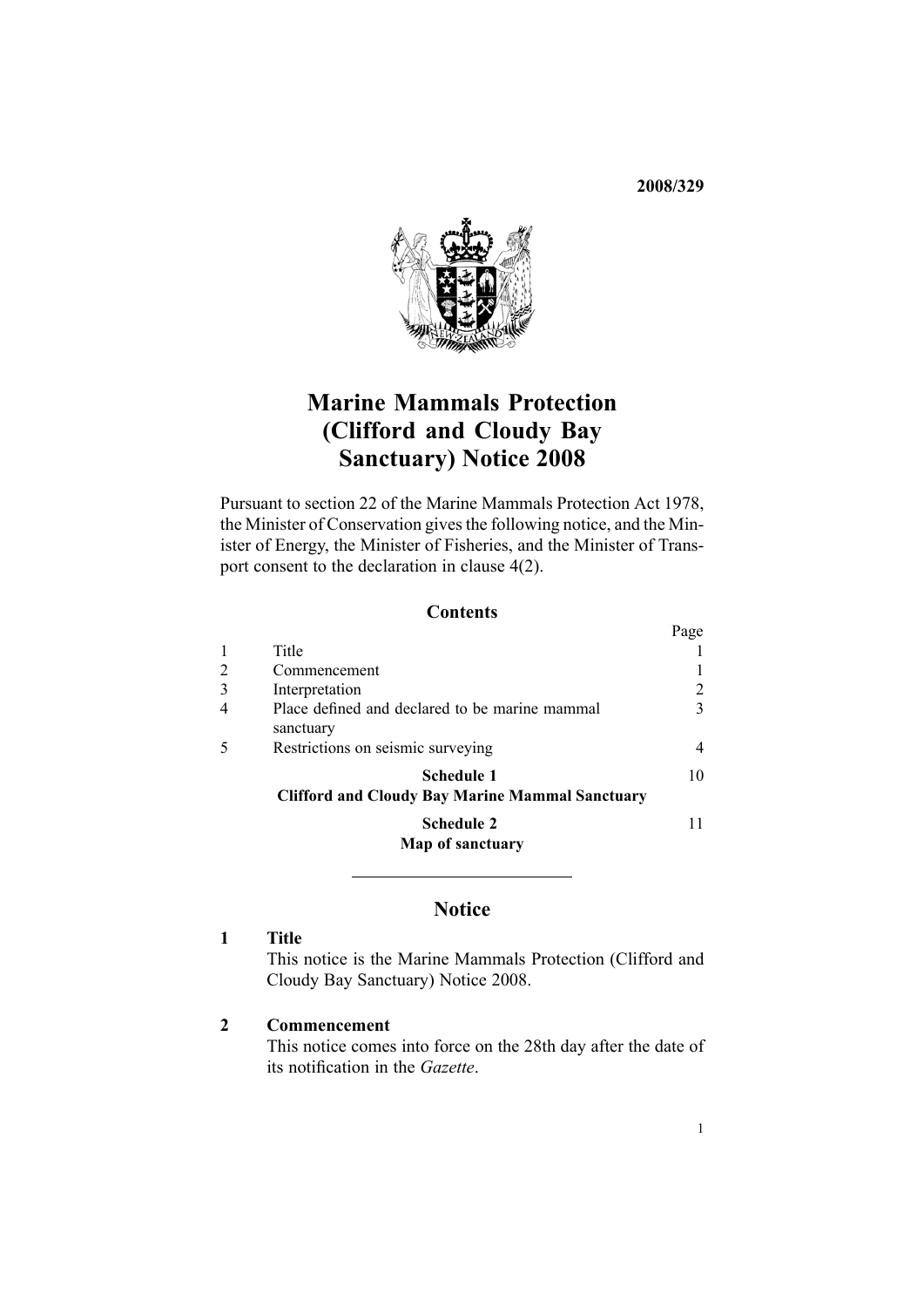# **3 Interpretation**<br>(1) In this notice, u

- In this notice, unless the context otherwise requires,
	- **acoustic seismic survey** means <sup>a</sup> seismic survey carried out using acoustic pressure waves

# **acoustic source—**<br>(a) means a sou

- means a source of acoustic pressure waves used, or intended to be used, for the purpose of an acoustic seismic survey; and
- (b) in relation to <sup>a</sup> source vessel, means an acoustic source on or controlled from the vessel

#### **activate** includes reactivate

**cetacean** means an animal that is <sup>a</sup> whale or dolphin within the meaning of the Marine Mammals Protection Regulations 1992

**during poor visibility** means at night, during visibility of <sup>2</sup> km or less, or in wind of Beaufort <sup>4</sup> or stronger

**explosion**—

- (a) means <sup>a</sup> sudden release of energy (whether chemical or mechanical); but
- (b) does not include the release of energy by an airgun or boomer

**internal waters** has the meaning <sup>g</sup>iven by [section](http://www.legislation.govt.nz/pdfLink.aspx?id=DLM442667) <sup>4</sup> of the Territorial Sea, Contiguous Zone, and Exclusive Economic Zone Act <sup>1977</sup>

**low-water line** has the meaning given by [section](http://www.legislation.govt.nz/pdfLink.aspx?id=DLM442587)  $2(1)$  of the Territorial Sea, Contiguous Zone, and Exclusive Economic Zone Act <sup>1977</sup>

**mitigating acoustic device**, in relation to an acoustic source, means a low-power source of acoustic pressure waves, with a minimum source level of 160 dB re uPa-m (whether part of or attached to the source, separate from the source, or constituted by the source operating in another mode), intended to be used to deter cetaceans from approaching the source

**passive acoustic monitoring** means the use of a towed hydrophone array with <sup>a</sup> minimum detection range of <sup>1</sup> <sup>000</sup> m, coupled with appropriate software, to detect the vocalisations of cetaceans

<span id="page-1-0"></span>cl 3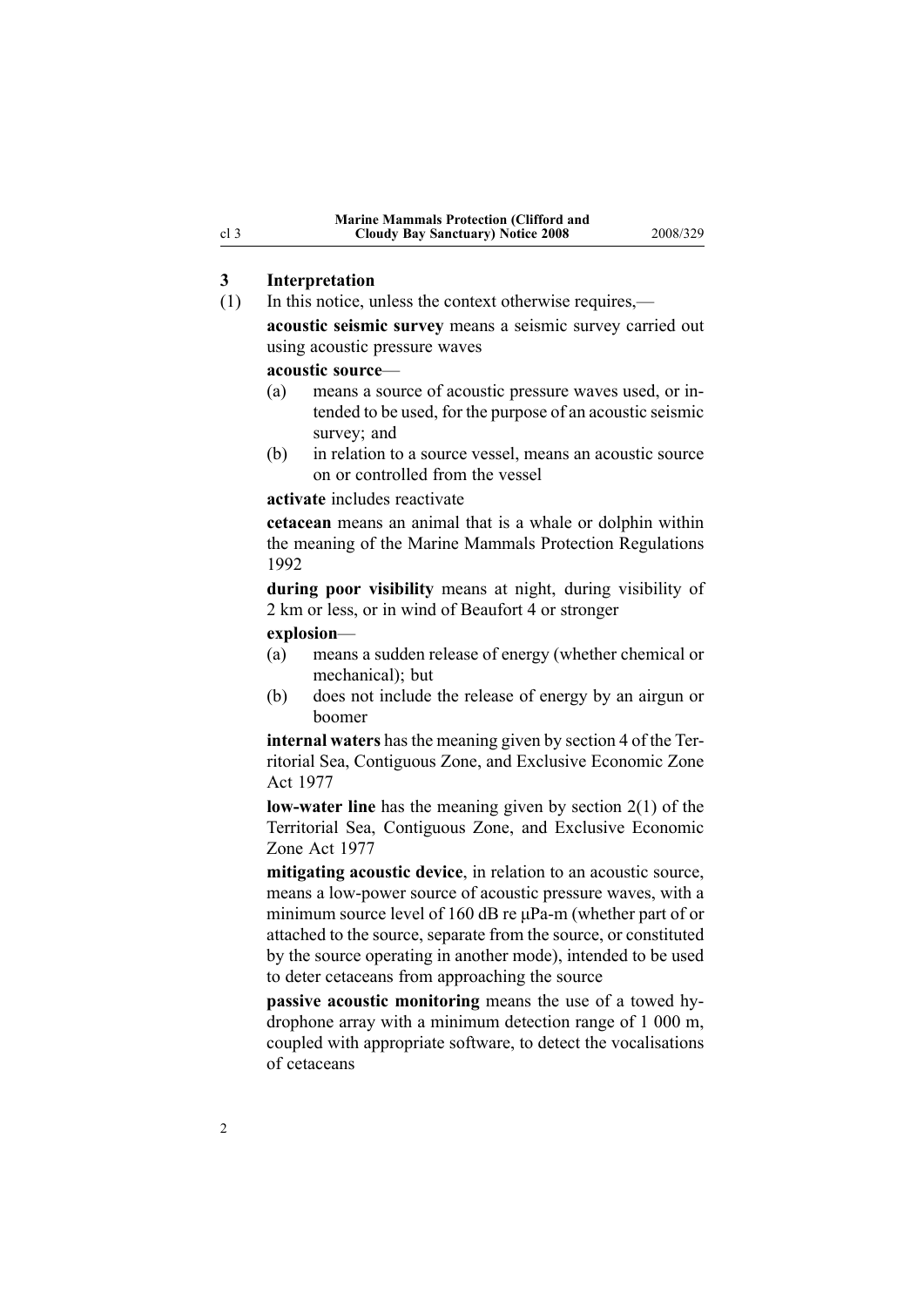<span id="page-2-0"></span>**qualified observer** means an observer trained and experienced in whale and dolphin identification and behaviour, passive acoustic monitoring techniques, and distance estimation

**seismic survey** means a survey of the geology of the seabed, the structures beneath it, or both, carried out by projecting pressure waves into the layers beneath the seabed, and detecting and measuring the reflected signals

**soft start**, in relation to an acoustic source, means the gradual increase of the source's power over <sup>a</sup> period of at least <sup>20</sup> minutes and no more than <sup>40</sup> minutes

**source of acoustic pressure waves** includes an airgun or boomer

# **source vessel—**<br>(a) means a **v**

- means a vessel on or from which an acoustic source that is being or is to be used to carry out an acoustic seismic survey is or is to be carried or controlled; and
- (b) in relation to an acoustic seismic survey, means every vessel on or from which an acoustic source that is being or is to be used for carrying out the survey is or is to be carried or controlled

**source vessel observer**, in relation to <sup>a</sup> source vessel, means <sup>a</sup> qualified observer on board the vessel

**territorial sea** has the meaning <sup>g</sup>iven by [section](http://www.legislation.govt.nz/pdfLink.aspx?id=DLM442665) <sup>3</sup> of the Territorial Sea, Contiguous Zone, and Exclusive Economic Zone Act 1977.

 $(2)$  All co-ordinates stated in this notice are expressed in accordance with the World Geodetic System (WGS 84).

#### **<sup>4</sup> Place defined and declared to be marine mammal sanctuary**

- (1) All the <sup>p</sup>lace described in [Schedule](#page-9-0) <sup>1</sup> is defined for the purposes of subclause (2).
- (2) The <sup>p</sup>lace defined by subclause (1) is <sup>a</sup> marine mammal sanctuary, to be called the Clifford and Cloudy Bay Marine Mammal Sanctuary.
- (3) <sup>A</sup> map of the sanctuary is set out in [Schedule](#page-9-0) 2.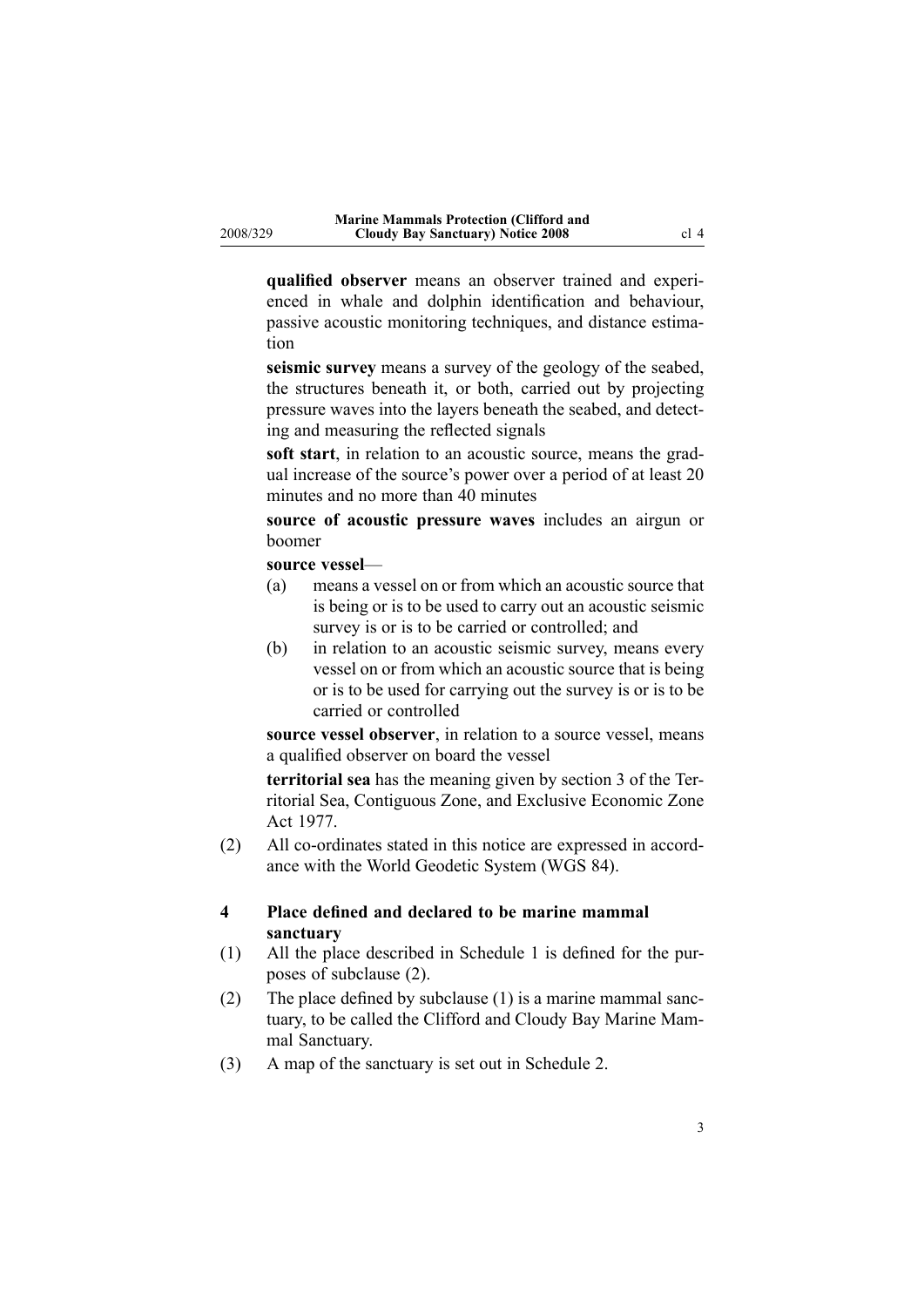<span id="page-3-0"></span>(4) The map set out in [Schedule](#page-9-0) <sup>2</sup> is indicative only, and if there is <sup>a</sup> conflict between it (or the map of the sanctuary available for inspection on the Internet site of the Department of Conservation) and the verbal description in [Schedule](#page-9-0) 1, the verbal description prevails.

# **5 Restrictions on seismic surveying**<br>
(1) No person may carry out a seismic s

- No person may carry out a seismic survey from a vessel in the sanctuary created by [clause](#page-2-0) 4(1) unless he or she has, at least one month before doing so,—<br>(a) notified the Head Office
	- notified the Head Office of the Department of Conservation in Wellington in writing of his or her intention to carry it out; and
	- (b) given the Director-General a written undertaking, in a form satisfactory to the Director-General, to give the Director-General, within 2 months of the completion of the survey, <sup>a</sup> written repor<sup>t</sup> on all interactions between cetaceans and—<br>(i) the source
		- (i) the source vessel or vessels used; or<br>(ii) any equipment on or operated from
		- any equipment on or operated from the source vessel or vessels used; or
		- (iii) any person on the source vessel or vessels used.
- (2) No person may carry out on or from <sup>a</sup> source vessel in the sanctuary created by [clause](#page-2-0) 4(1) <sup>a</sup> seismic survey using explosions as an acoustic source.
- (3) No person may cause an acoustic seismic survey to be carried out in the sanctuary created by [clause](#page-2-0) 4(1) using an acoustic source that is on or controlled from <sup>a</sup> source vessel unless the person ensures that, while the vessel is in the sanctuary for the purpose of carrying out the survey, all the following requirements are complied with on (or, as the case may be, in relation to) the vessel:

#### *Qualified observers*

- (a) at all times,—<br>(i) there mu
	- there must be one qualified observer on board the source vessel; and
	- (ii) there must be on board either the source vessel or <sup>a</sup> suppor<sup>t</sup> or scouting vessel escorting it at least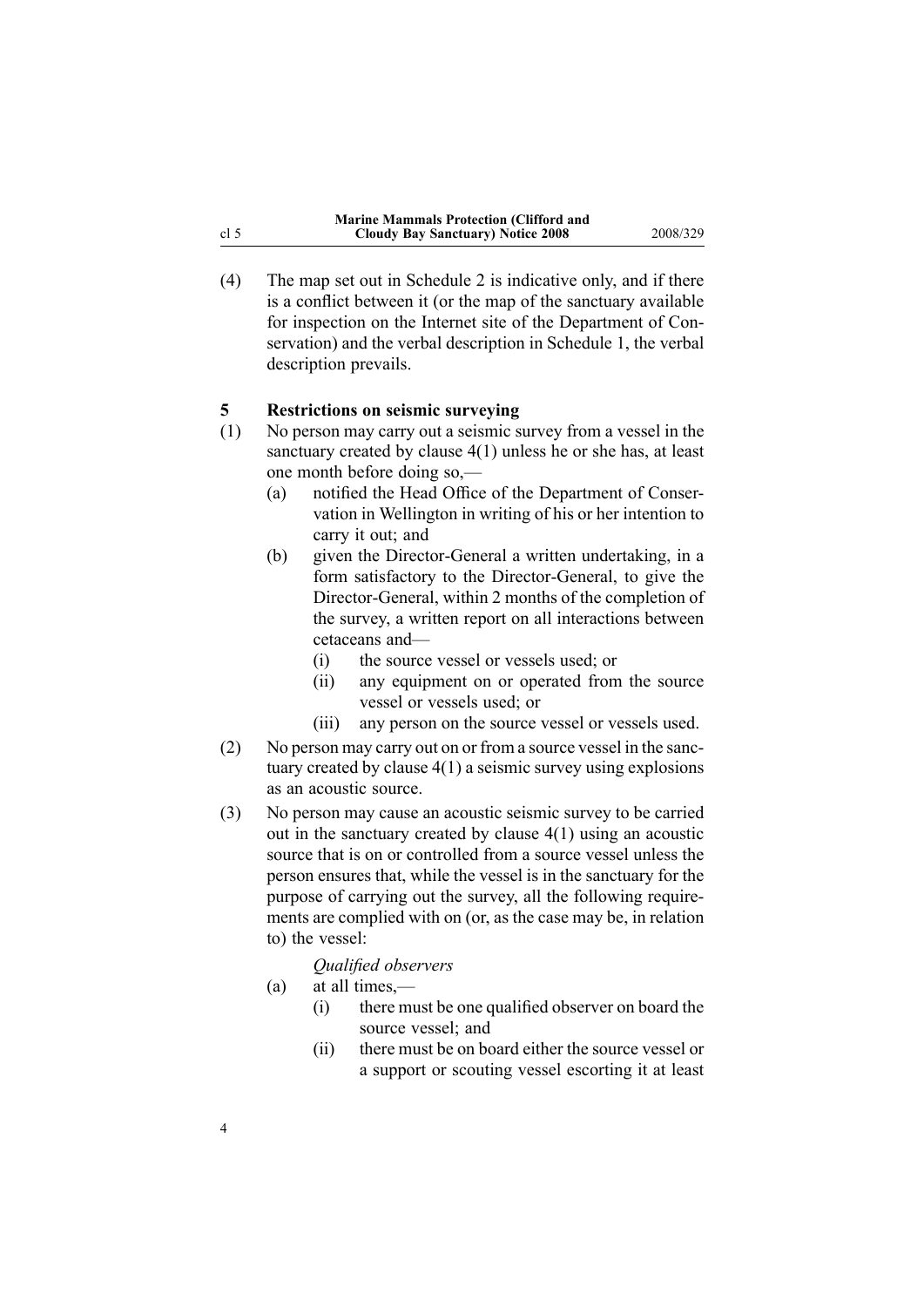one further qualified observer in addition to the observer required by subparagraph (i):

- (b) at all times while the acoustic source is operating otherwise than during poor visibility, <sup>a</sup> source vessel observer must maintain <sup>a</sup> watch for cetaceans:
- (c) at all times while the acoustic source is operating during poor visibility, <sup>a</sup> source vessel observer must conduct passive acoustic monitoring:

### *Possible sightings of cetaceans to be reported to qualified observer*

(d) if <sup>a</sup> person on the source vessel or <sup>a</sup> suppor<sup>t</sup> or scouting vessel escorting it who is not <sup>a</sup> qualified observer sees or detects within <sup>1</sup> <sup>000</sup> <sup>m</sup> of the source vessel anything that in his or her opinion may be <sup>a</sup> cetacean (or <sup>2</sup> or more cetaceans), he or she must promptly repor<sup>t</sup> the sighting or detection to <sup>a</sup> qualified observer, and the observer must try to identify what was seen or detected:

#### *Prestart procedures*

- (e) an acoustic source must not be activated unless—<br>(i) a source vessel observer has continuously
	- a source vessel observer has continuously made visual observations all around the source vessel and source for the presence of cetaceans, from the bridge (or preferably an even higher vantage point) of the vessel, using both marine binoculars (for range estimation) and the naked eye,— $(A)$  if the water beneath the source when
		- if the water beneath the source when it is activated is less than <sup>200</sup> <sup>m</sup> deep, for at least the <sup>30</sup> minutes before the source is activated:
		- (B) if the water beneath the source when it is activated is <sup>200</sup> <sup>m</sup> deep or deeper, for at least the <sup>60</sup> minutes before the source is activated; or
	- (ii) the source is being reactivated, and <sup>a</sup> mitigating acoustic source has been running continuously (but for no more than <sup>30</sup> minutes) since the source was last shut down:
- (f) an acoustic source must not be activated during poor visibility unless—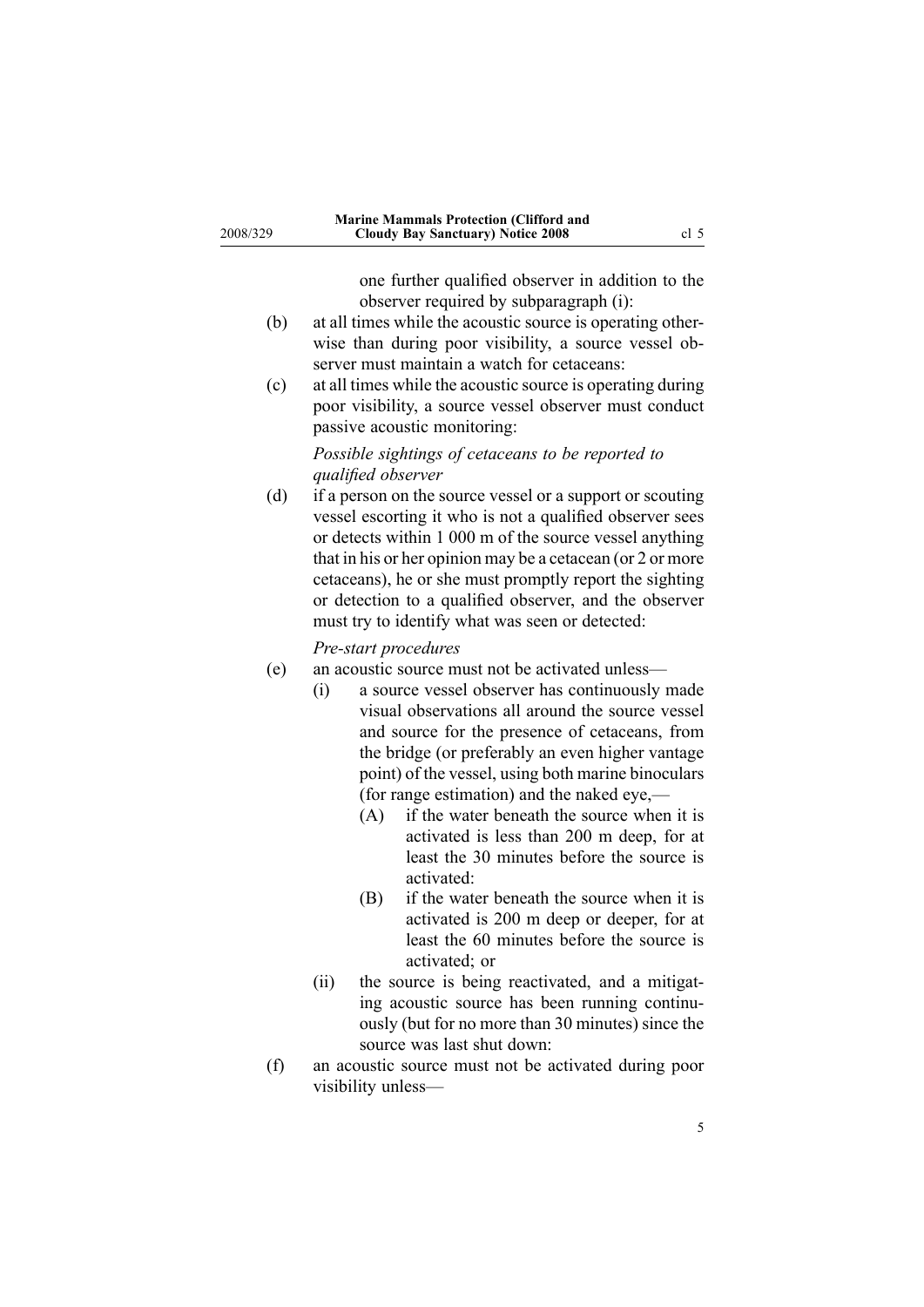|                   | passive acoustic monitoring for the presence of<br>(i)<br>cetaceans has been carried out by a source vessel<br>observer for at least the 30 minutes before the<br>source is activated; or<br>the source is being reactivated, and a mitigat-<br>(ii)                                                                                                                                                                                                                         |
|-------------------|------------------------------------------------------------------------------------------------------------------------------------------------------------------------------------------------------------------------------------------------------------------------------------------------------------------------------------------------------------------------------------------------------------------------------------------------------------------------------|
|                   | ing acoustic source has been running continu-<br>ously (but for no more than 30 minutes) since the<br>source was last shut down:                                                                                                                                                                                                                                                                                                                                             |
| (g)               | General restrictions on activating acoustic source<br>an acoustic source must not be activated at any time ex-<br>cept by soft start, unless the source is being reactivated<br>after being shut down less than 5 minutes before that<br>time:                                                                                                                                                                                                                               |
| (h)               | an acoustic source must not be activated at any time if,<br>during the previous 30 minutes, a qualified observer has<br>seen a cow-calf pair of cetaceans within 1 000 m of the<br>vessel or source:                                                                                                                                                                                                                                                                         |
| (i)               | an acoustic source must not be activated at any time if,<br>during the previous 30 minutes, a qualified observer—<br>has seen a cetacean within 500 m of the vessel or<br>(i)<br>source; or<br>has detected a cetacean (at any distance) by pas-<br>(ii)                                                                                                                                                                                                                     |
| (j)               | sive acoustic monitoring:<br>an acoustic source must not be activated (otherwise than<br>during poor visibility) unless, while it is being activated,<br>a source vessel observer continuously makes visual ob-<br>servations all around the source vessel and source for<br>the presence of cetaceans-<br>from the bridge, or preferably an even higher<br>(i)<br>vantage point; and<br>using both marine binoculars (for range estima-<br>(ii)<br>tion) and the naked eye: |
| $\left( k\right)$ | Restrictions on activating acoustic source during poor<br>visibility<br>an acoustic source must not be activated at any time<br>during poor visibility if, during the previous 24 hours,<br>3 or more situations have arisen that-<br>required the source to be shut down under any of<br>(i)<br>paragraphs (n) to (p) or (r) to (t); or                                                                                                                                     |

cl 5

6

#### **Marine Mammals Protection (Clifford and Cloudy Bay Sanctuary) Notice <sup>2008</sup>** 2008/329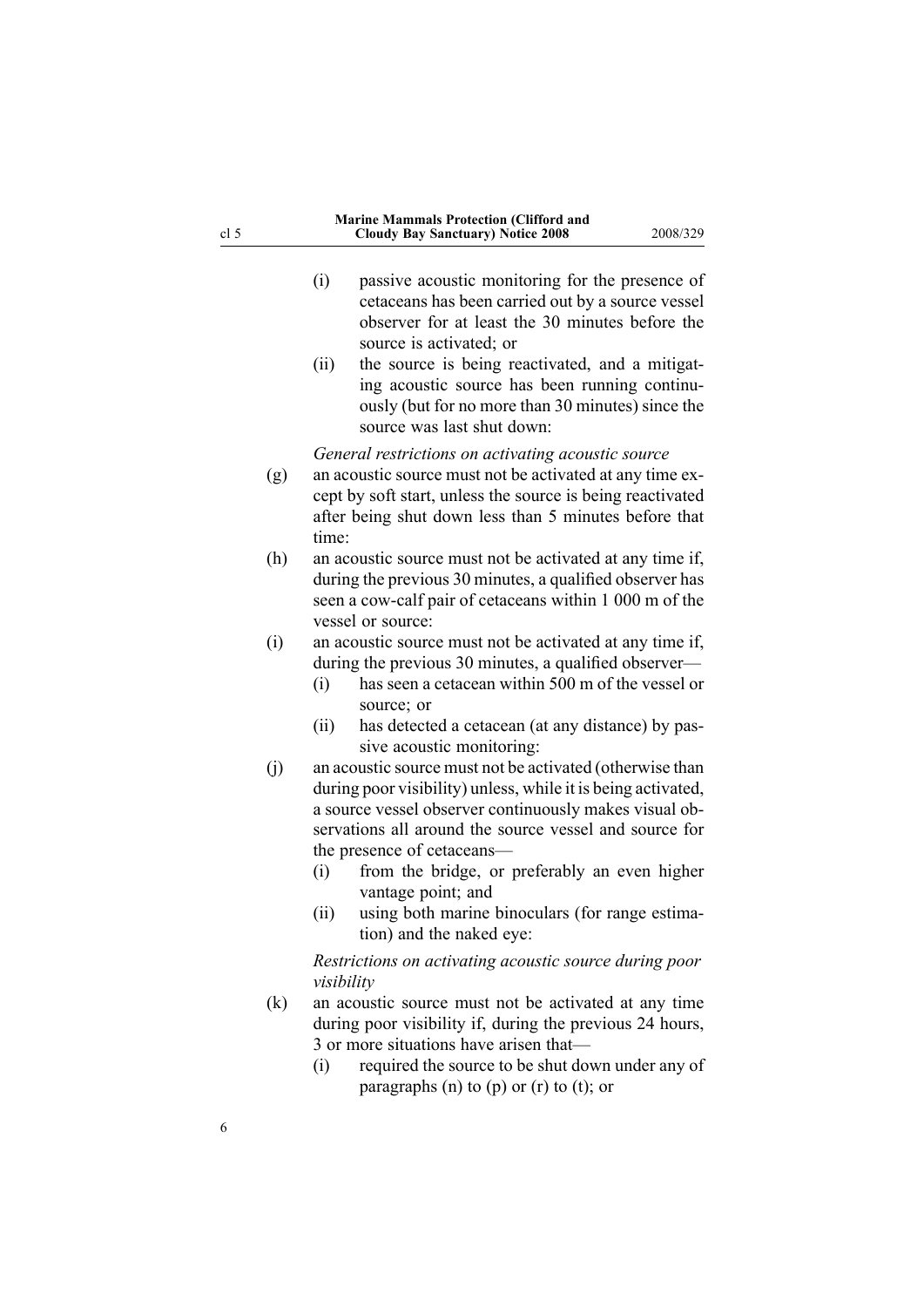| 2008/329           | <b>Marine Mammals Protection (Clifford and</b><br><b>Cloudy Bay Sanctuary) Notice 2008</b><br>cl <sub>5</sub>                                                                                                                                                                                                                                                           |  |
|--------------------|-------------------------------------------------------------------------------------------------------------------------------------------------------------------------------------------------------------------------------------------------------------------------------------------------------------------------------------------------------------------------|--|
|                    | (ii)<br>but for the fact that it was not running, would<br>have required the source to be shut down under<br>any of those paragraphs:                                                                                                                                                                                                                                   |  |
| (1)                | an acoustic source must not be activated at any time                                                                                                                                                                                                                                                                                                                    |  |
|                    | during poor visibility if-                                                                                                                                                                                                                                                                                                                                              |  |
|                    | no acoustic source on the source vessel has been<br>(i)                                                                                                                                                                                                                                                                                                                 |  |
|                    | active during the previous 24 hours; or                                                                                                                                                                                                                                                                                                                                 |  |
|                    | during the previous 2 hours, a qualified observer<br>(ii)<br>has, from the source vessel or a support or scout-<br>ing vessel escorting it, seen a cetacean within<br>1 000 m of the place where the source is; or                                                                                                                                                      |  |
|                    | during the previous 2 hours, a qualified observer<br>(iii)<br>has, from the source vessel or a support or scout-<br>ing vessel escorting it, detected a cetacean (at any<br>distance) by passive acoustic monitoring:                                                                                                                                                   |  |
| (m)                | an acoustic source must not be activated during poor<br>visibility, unless passive acoustic monitoring is being<br>continuously maintained on the source vessel:                                                                                                                                                                                                        |  |
| (n)                | Requirements to cease activation<br>if, while an acoustic source is being activated, a qual-<br>ified observer sees a cow-calf pair of cetaceans within<br>1 000 m of the source vessel or source, activation of the<br>source must cease, and the source must be shut down<br>and not reactivated unless-                                                              |  |
|                    | (i)<br>a qualified observer has seen the pair move to a<br>point that is more than 1 000 m from both the<br>vessel and the source, and no qualified observer<br>has seen them within 1 000 m of the source vessel<br>or source again during the 30 minutes after they<br>were seen to move to that point; or<br>(ii)<br>despite continuous observation, a source vessel |  |
| $\left( 0 \right)$ | observer has not seen them at all during the 30<br>minutes after they were last seen within 1 000<br>m of the source vessel or source by a qualified<br>observer:<br>if, while an acoustic source is being activated, a quali-                                                                                                                                          |  |
|                    | fied observer sees a cetacean within 500 m of the source<br>vessel or source, activation of the source must cease,                                                                                                                                                                                                                                                      |  |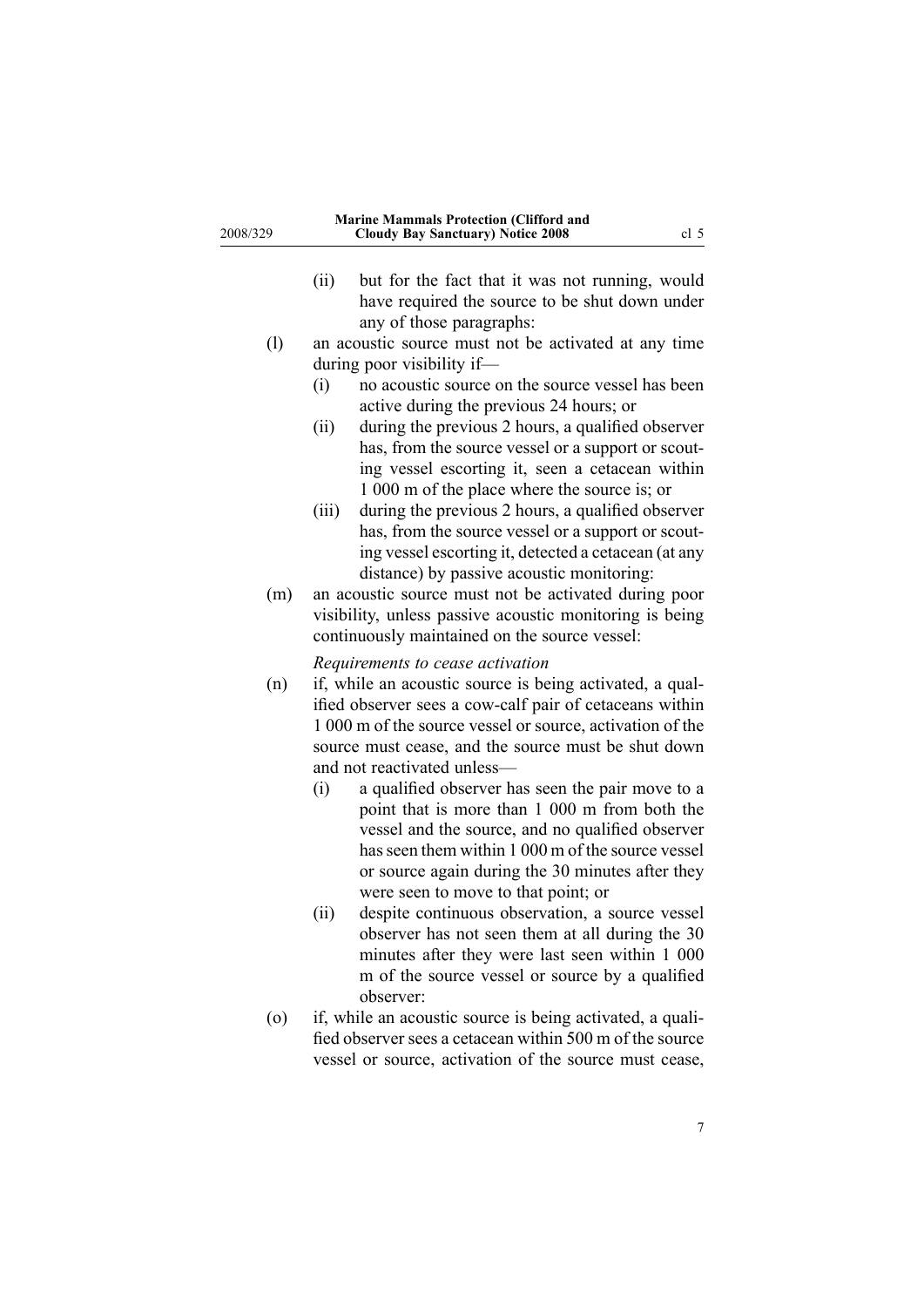and the source must be shut down and not reactivated unless—

- (i) <sup>a</sup> qualified observer has seen the cetacean move to <sup>a</sup> point that is more than <sup>500</sup> <sup>m</sup> from both the vessel and the source, and no qualified observer has seen it within <sup>500</sup> <sup>m</sup> of the source vessel or source again during the <sup>30</sup> minutes after it was seen to move to that point; or
- (ii) despite continuous observation, <sup>a</sup> source vessel observer has not seen it at all during the <sup>30</sup> minutes after it was last seen within <sup>500</sup> <sup>m</sup> of the source vessel or source by <sup>a</sup> qualified observer:
- (p) if, while an acoustic source is being activated during poor visibility, <sup>a</sup> qualified observer detects <sup>a</sup> cetacean (at any distance) by passive acoustic monitoring,—<br>(i) activation of the source must cease, and
	- activation of the source must cease, and the source must be shut down; and
	- (ii) activation must not recommence until at least <sup>30</sup> minutes after <sup>a</sup> qualified observer last detected <sup>a</sup> cetacean (at any distance) by passive acoustic monitoring:
- (q) an acoustic source shut down under any of paragraphs (n) to (p) or (r) to (t) must not be reactivated excep<sup>t</sup> by soft start, whether or not—<br>(i) a mitigating acoustic
	- a mitigating acoustic device has been running before activation begins; or
	- (ii) the source is being reactivated after being shut down for less than <sup>5</sup> minutes:

*Requirements to shut down*

- (r) if, while an acoustic source is activated, <sup>a</sup> qualified observer sees a cow-calf pair of cetaceans within 1 000 m of the source vessel or source, the source must immediately be shut down, and must not be reactivated unless—
	- (i) <sup>a</sup> qualified observer has seen the pair move to <sup>a</sup> point that is more than <sup>1</sup> <sup>000</sup> <sup>m</sup> from both the vessel and the source, and no qualified observer has seen them within <sup>1</sup> <sup>000</sup> <sup>m</sup> of the source vessel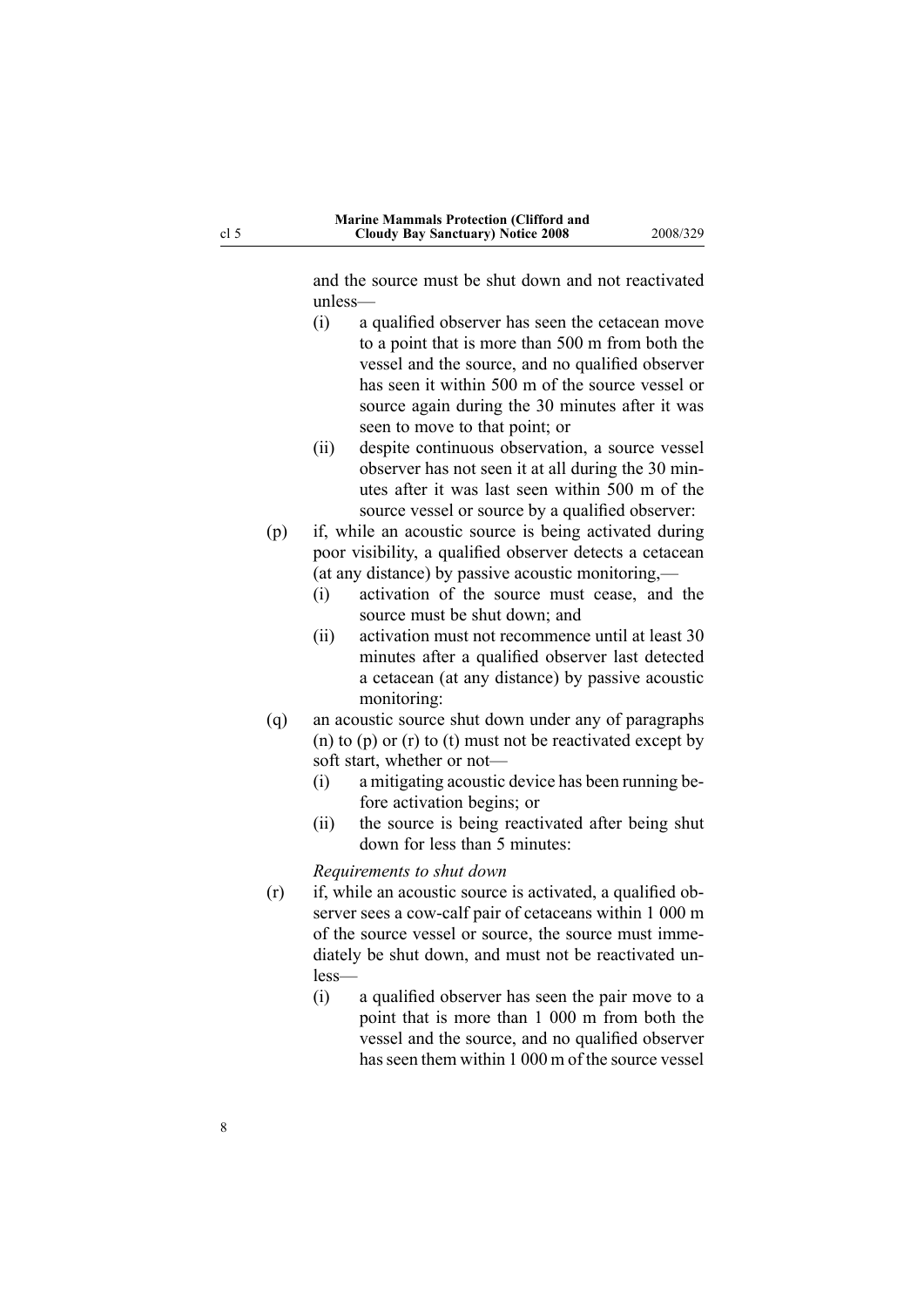| 2008/329 | <b>Marine Mammals Protection (Clifford and</b><br><b>Cloudy Bay Sanctuary) Notice 2008</b>                                                                                                                                                                                                                                                                                                                                                        | cl <sub>5</sub> |
|----------|---------------------------------------------------------------------------------------------------------------------------------------------------------------------------------------------------------------------------------------------------------------------------------------------------------------------------------------------------------------------------------------------------------------------------------------------------|-----------------|
|          | or source again during the 30 minutes after they<br>were seen to move to that point; or<br>despite continuous observation, a source vessel<br>(ii)<br>observer has not seen them at all during the 30<br>minutes after they were last seen within 1 000<br>m of the source vessel or source by a qualified<br>observer:                                                                                                                           |                 |
| (s)      | if, while an acoustic source is activated, a qualified ob-<br>server sees a cetacean within 500 m of the source vessel<br>or source, the source must immediately be shut down,<br>and must not be reactivated unless-                                                                                                                                                                                                                             |                 |
|          | (i)<br>a qualified observer has seen the cetacean move<br>to a point that is more than 500 m from both the<br>vessel and the source, and no qualified observer<br>has seen it within 500 m of the source vessel or<br>source again during the 30 minutes after it was<br>seen to move to that point; or                                                                                                                                           |                 |
|          | despite continuous observation, a source vessel<br>(ii)<br>observer has not seen it at all during the 30 min-<br>utes after it was last seen within 500 m of the<br>source vessel or source by a qualified observer:                                                                                                                                                                                                                              |                 |
| (t)      | if, while an acoustic source is activated during poor visi-<br>bility, a qualified observer detects a cetacean (at any dis-<br>tance) by passive acoustic monitoring,-<br>activation of the source must cease, and the<br>(i)<br>source must be shut down; and<br>activation must not recommence until at least 30<br>(ii)<br>minutes after a qualified observer last detected<br>a cetacean (at any distance) by passive acoustic<br>monitoring: |                 |
| (u)      | Use of mitigating acoustic devices<br>a mitigating acoustic device must not be run except<br>when no acoustic source is being used for data acqui-<br>sition (for example, during manoeuvring of the source<br>vessel concerned):                                                                                                                                                                                                                 |                 |
| (v)      | a mitigating acoustic device-<br>must not be run for a continuous period of more<br>(i)<br>than 30 minutes; and                                                                                                                                                                                                                                                                                                                                   |                 |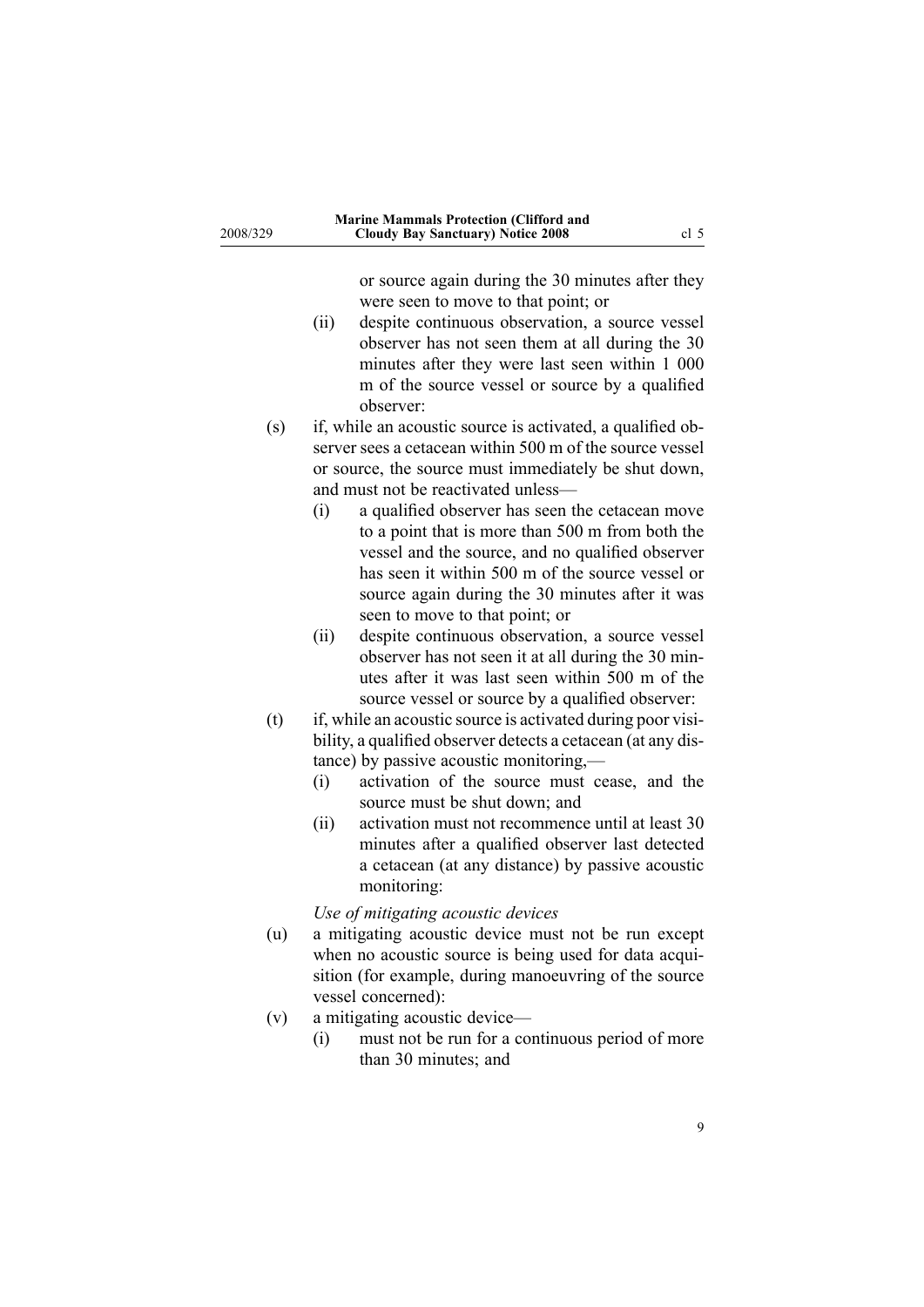<span id="page-9-0"></span>

|            | <b>Marine Mammals Protection (Clifford and</b> |          |
|------------|------------------------------------------------|----------|
| Schedule 1 | <b>Cloudy Bay Sanctuary</b> ) Notice 2008      | 2008/329 |
|            |                                                |          |

- (ii) must not be activated until at least <sup>30</sup> minutes after it was last shut down:
- (w) while <sup>a</sup> mitigating acoustic device is running, <sup>a</sup> source vessel observer must continuously make visual observations all around the source vessel and source for the presence of cetaceans.
- (4) Paragraphs (e) and (f) of subclause (3) are cumulative.<br>(5) Paragraphs (n) to (t) of subclause (3) do not limit or
- Paragraphs (n) to (t) of subclause (3) do not limit or affect paragraphs (g) to (m) of that subclause.
- (6) Paragraph (q) of subclause (3) overrides paragrap<sup>h</sup> (g) of that subclause.

## **Schedule 1** cl [4\(1\)](#page-2-0) **Clifford and Cloudy Bay Marine Mammal Sanctuary**

All the areas of the sea enclosed—<br>(a) by the line of mean high-way

- by the line of mean high-water springs from a point on Cape Campbell (at approximately 41°43.54′S and 174°16.57′E) thence by <sup>a</sup> line running in an easterly direction to <sup>a</sup> point at sea (at approximately 41°43.54′S and 174°32.59′E), thence by a line running in a north-westerly direction to a point on West Head on the Tory Channel (at approximately 41°12.79′S and 174°18.93′E); and
- (b) by the line of mean high-water springs alongshore in a northsouth direction between the point on West Head on the Tory Channel (at approximately 41°12.79′S and 174°18.93′'E) to the point on Cape Campbell (at approximately 41°43.54′S and 174°16.57′E).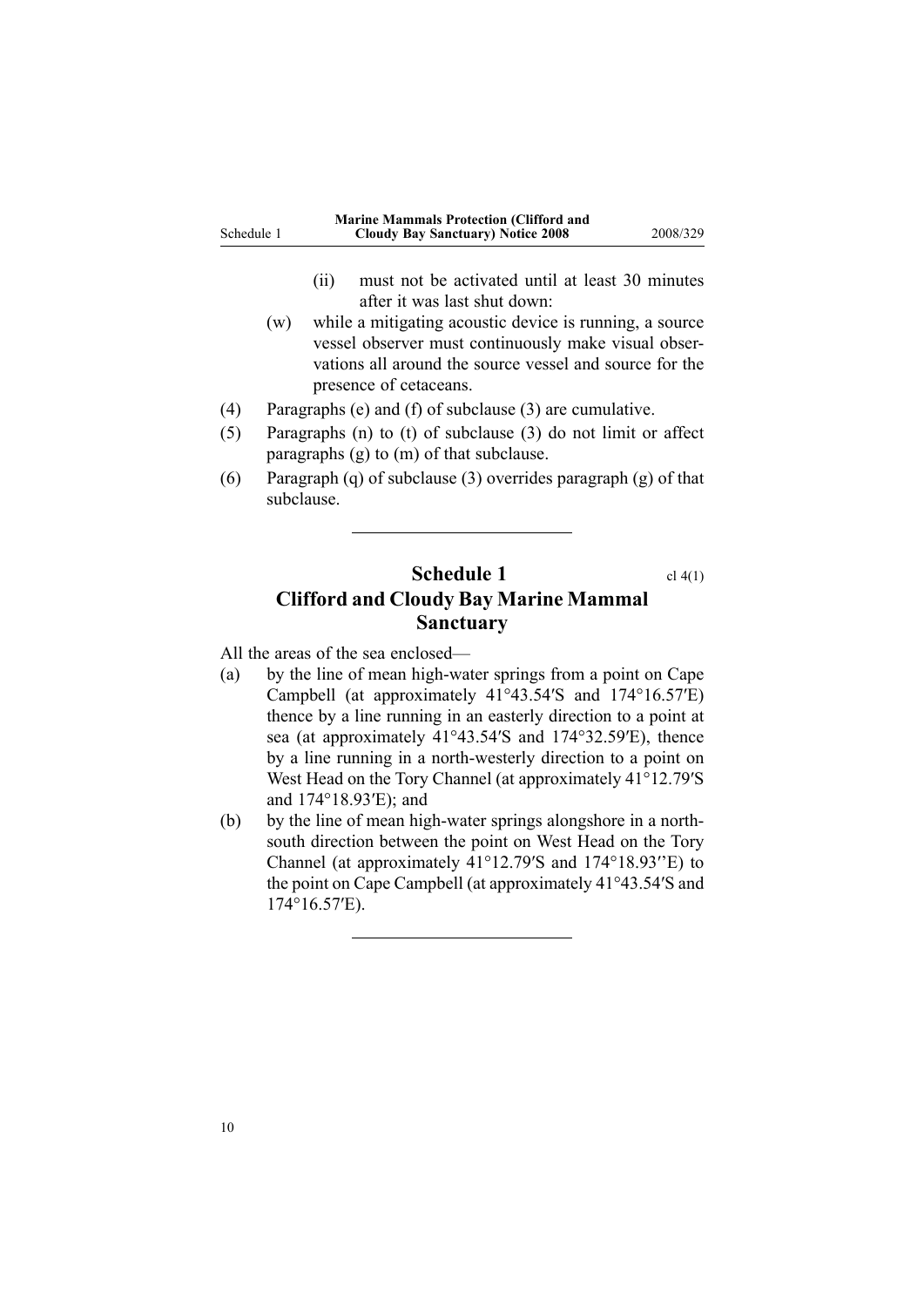<span id="page-10-0"></span>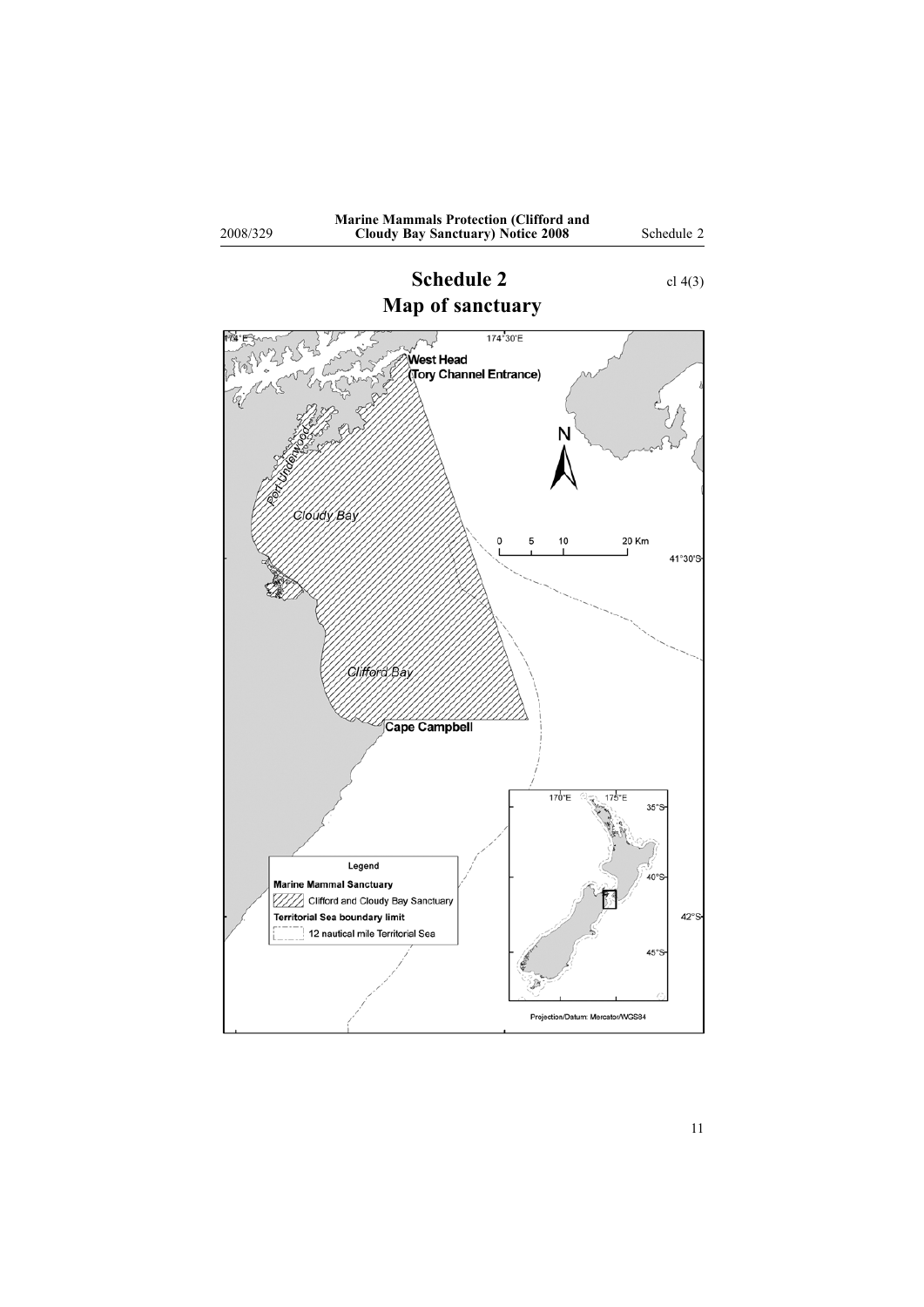Dated at Wellington this 23rd day of September 2008.

Steve Chadwick, Minister of Conservation.

Harry Duynhoven, for Minister of Energy.

Jim Anderton, Minister of Fisheries.

Annette King, Minister of Transport.

### **Explanatory note**

This note is not part of the notice, but is intended to indicate its gen*eral effect.*

This notice, which comes into force <sup>28</sup> days after notification in the *Gazette*, creates <sup>a</sup> marine mammal sanctuary along <sup>a</sup> par<sup>t</sup> of the northeast coast of the South Island, and restricts seismic surveys in the sanctuary. The sanctuary includes areas where Hector's dolphins are found.

<sup>A</sup> map of the sanctuary is available for inspection on the Internet site of the Department of Conservation at www.doc.govt.nz.